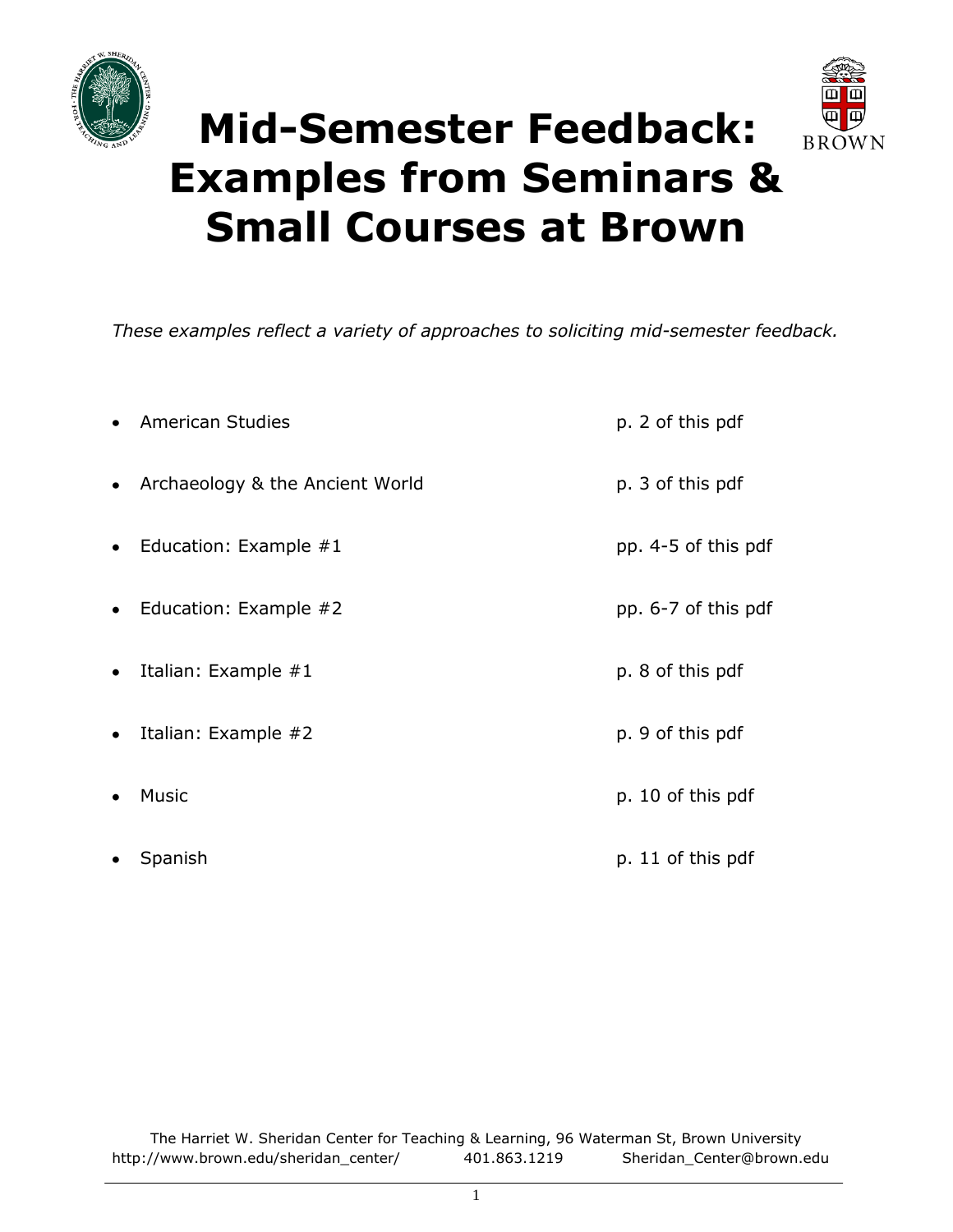### **American Studies**

#### **Mid-Semester Evaluation:**

How have you found our discussions thus far? Anything I can do to make them a more valuable experience for you?

Do you generally feel encouraged to ask questions and participate? If so, what has encouraged you most? If not, what could I do to make it easier for you to participate in class?

Do you generally find the readings interesting, useful and productive? Would it be a better intellectual experience if there were fewer but longer readings rather than many shorter ones? Or do you like having a number of things to compare?

What have you learned so fa**r** in this course that you have found particularly interesting or exciting?

To this point in the semester, what has been taught that is still confusing or unclear and do you feel needs more coverage in class?

Any other general criticisms or comments not covered in the above?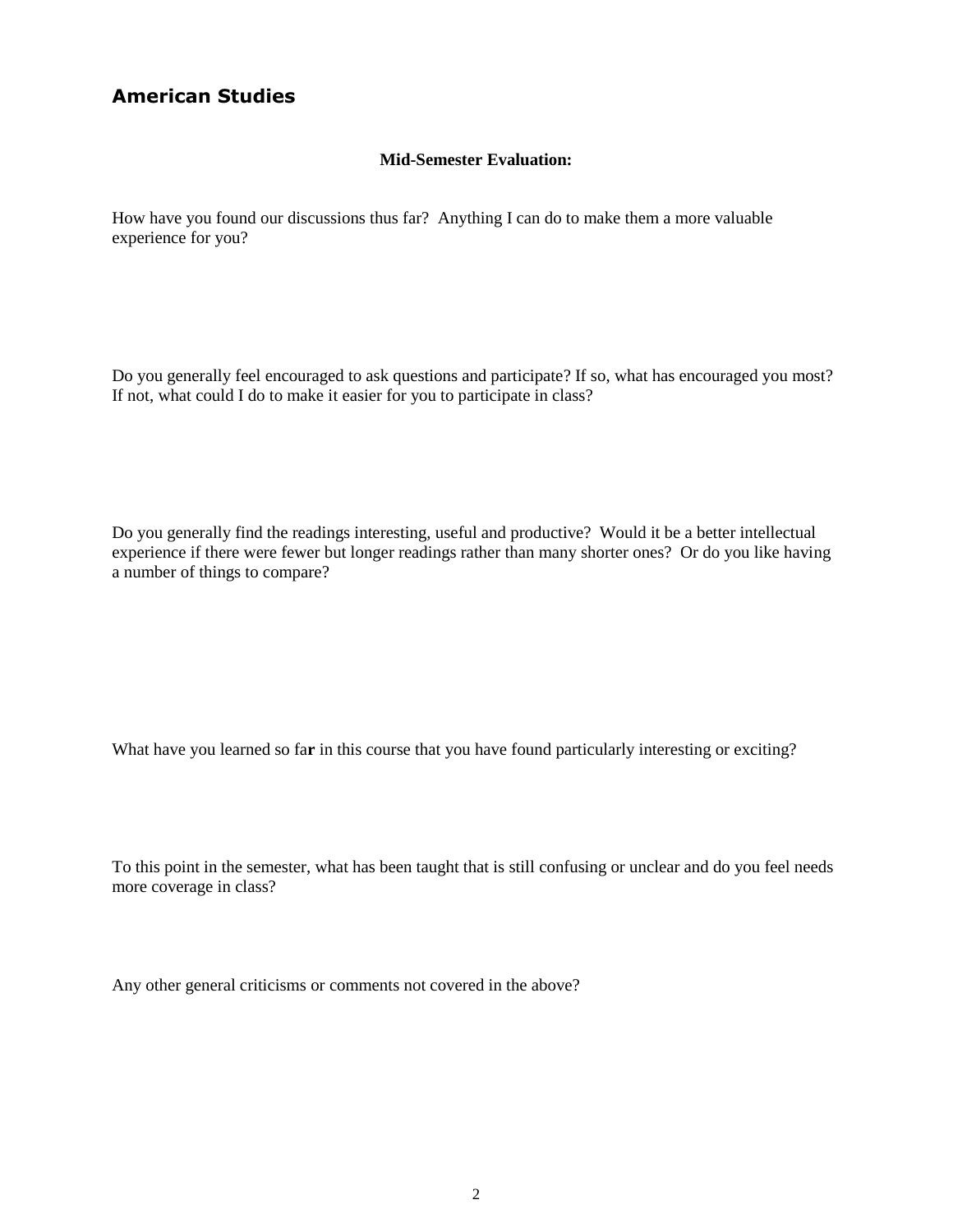### **Archaeology & the Ancient World**

**ARCH 1710 Architecture and Memory** Joukowsky Institute for Archaeology and the Ancient World, Fall 2011

#### Mid-semester feedback

Please write in a brief paragraph about your general impressions of how Architecture and Memory class is going so far. This is only intended at getting your honest reactions to a number of aspects of the course, while there is still time to change and improve it for the rest of the semester. What aspects of the course do you think works best in the class and what can be improved? Please feel free to comment on any aspect of the class (lectures, discussion sessions, assignments, the case studies that are discussed, the effectiveness of course wiki, quality of readings, fieldwork and library visits, the general format of the course, etc.)

You are welcome to write your response in the space below and hand to your classmate who will be collecting them. If you'd like to type them on your laptop, please send it to our Institute administrative assistant Diana Richardson (Diana\_Richardson@brown.edu)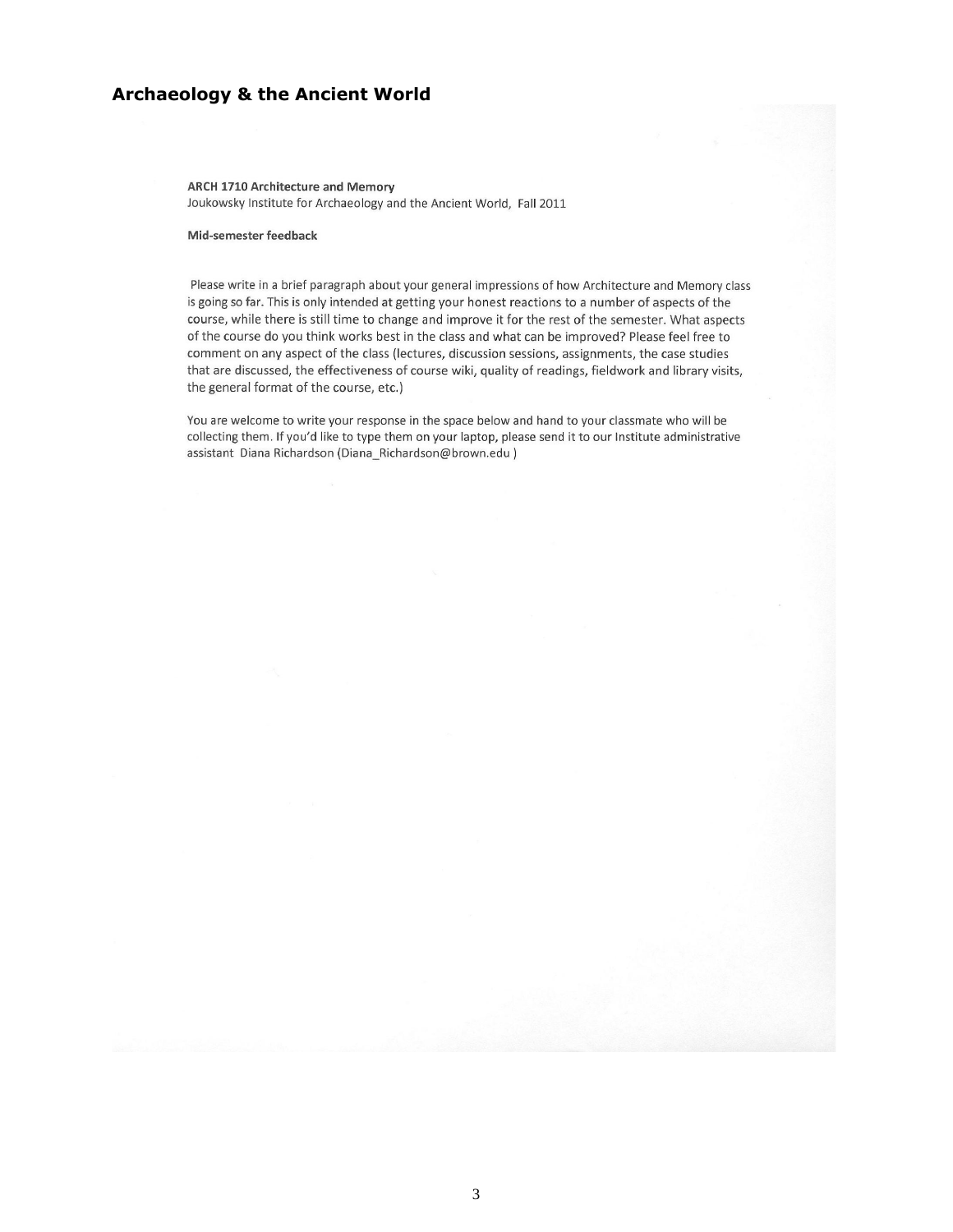# **Education: Example #1**

EDUC 0400 Fall 2011

### MIDSEMESTER QUESTIONNAIRE

Now that we're more than halfway through the course, it should be possible to take stock of what we've been doing. Please answer each of the following questions, and then add any other comments you think might be useful.

1. Brown faculty expect students to spend about 3 hours preparing for each hour of class. At the BEGINNING of the semester, was your own preparation time

- a. much more than 3 hours per class?
- b. a little more than 3 hours per class?
- c. about 3 hours per class?
- d. a little less than 3 hours per class?
- e. much less than 3 hours per class?

2. Right NOW, is your preparation time

- a. much more than 3 hours per class?
- b. a little more than 3 hours per class?
- c. about 3 hours per class?
- d. a little less than 3 hours per class?
- e. much less than 3 hours per class?

3. We have considered not only developments and events on campuses, but also how events and conditions in their immediate areas (e.g. Oxford, Berkeley, New York City) and in the national environment affected colleges and universities in the '60s. In your opinion, has the balance between/among these three

- a. emphasized the campus too much?
- b. emphasized the immediate areas too much?
- c. emphasized the national environment too much?
- d. both b and c?
- e. been about right?

4. We have used primary sources from popular culture, particularly music, to help establish the historical context for the course. In your opinion, this has been

a. very helpful.

b. somewhat helpful.

c. not particularly helpful, but not a waste of time.

d. not particularly helpful because it takes time away from other things.

- e. useless.
- 5. In your opinion has the overall reading for this course been
	- a. far too difficult?
	- b. a little too difficult?
	- c. about right in terms of difficulty?
	- d. rather easy?
	- e. very easy?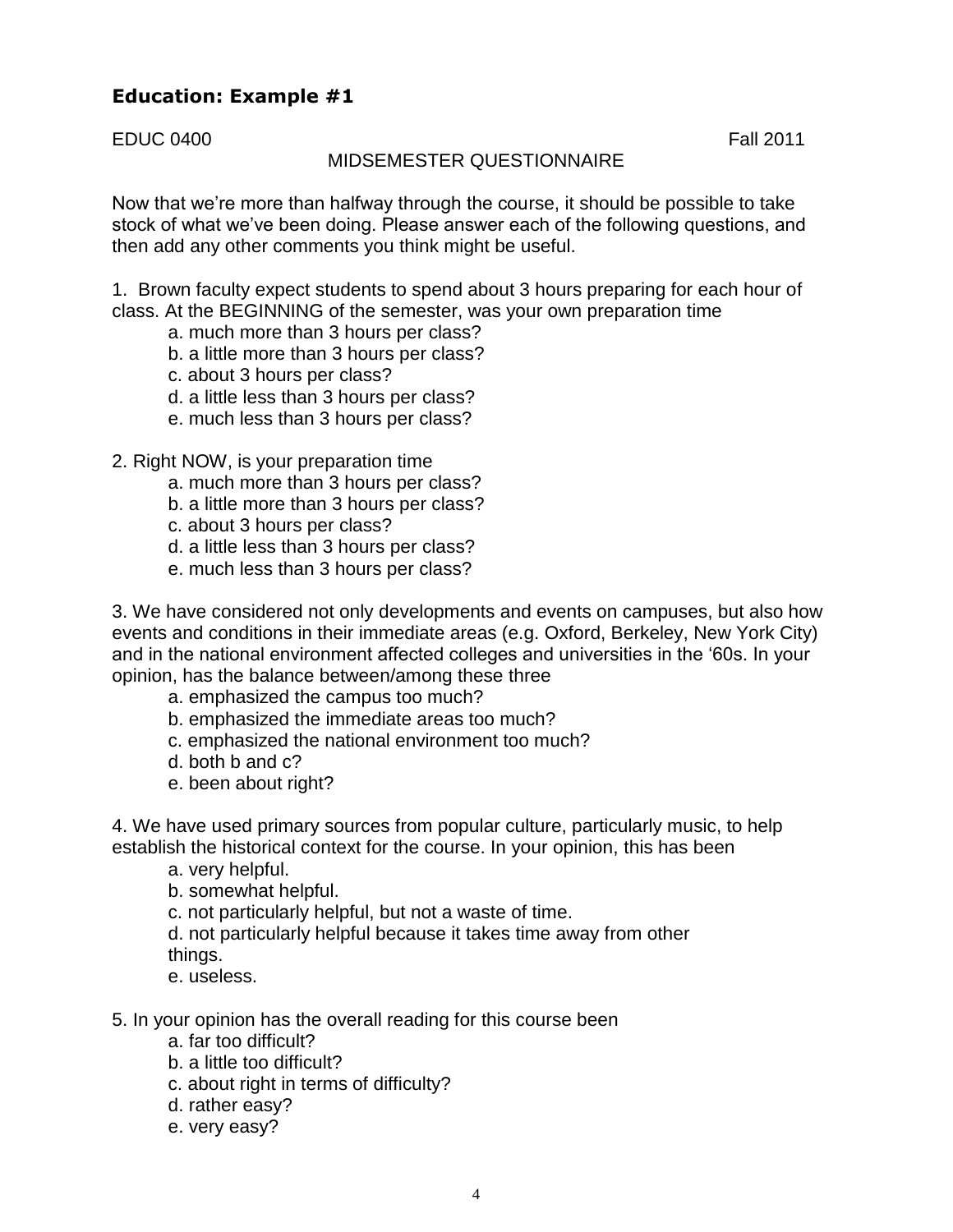- 6. Of the books we have read so far, which one have you liked the best?
	- a. Clark Kerr's Uses of the University
	- b. William Doyle's American Insurrection
	- c. Mark Kurlansky's 1968: The Year that Rocked the World
	- d. David Farber's Age of Great Dreams

7. Which one have you liked the least?

- a. Clark Kerr's Uses of the University
- b. William Doyle's American Insurrection
- c. Mark Kurlansky's 1968: The Year that Rocked the World
- d. David Farber's Age of Great Dreams

8. How accessible have you found the readings online, on the Library's site (as ebooks), and on MyCourses?

- a. Always easy to find and read.
- b. Usually easy to find and read.
- c. Reasonably easy to find and read.
- d. Sometimes difficult to find and read (explain).
- e. Often or always a pain in the neck to find and read (explain).

9. Comment on any other readings—both primary and secondary sources—that stand out in your mind as especially interesting or uninteresting, or especially useful or useless.

10. Comment on the balance in class between lecture and discussion. In your opinion, there is

- a. much too much lecture.
- b. a little too much lecture.
- c. a pretty good balance.
- d. a little too much discussion.
- e. much too much discussion.

11. What kinds of individual instruction/help/advice do you expect to be most interested in obtaining when writing your final paper? (Put a "1" next to the item you're most interested in, a "2" next to the second, and so on.)

- a. How to do research in general.
- b. How to do research online.
- c. Refining and defining the topic and coming up with a thesis statement.
- d. Determining how to use evidence to support the main argument.
- e. Dealing with contradictory evidence.
- f. Developing an appropriate writing style.
- g. None of the above: I think I know what I'm doing.

FINALLY: Please comment on any other aspect of the course that you think is especially good or…not.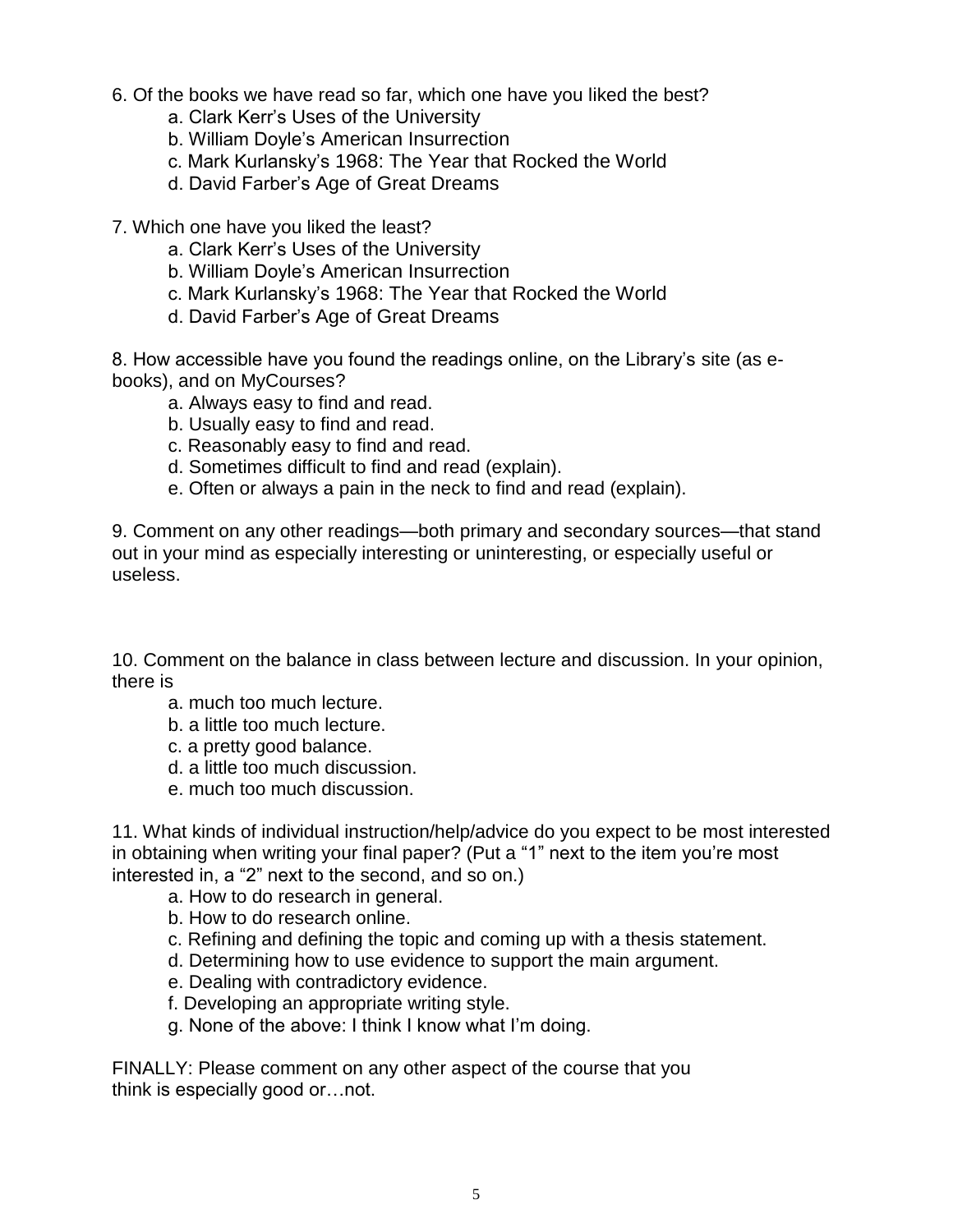## **Education: Example #2**

I would appreciate some feedback about the first half of the course. If you could complete the following, I will try to make any changes possible to address some of your suggestions during the remaining weeks.

The following are the objectives for the course as listed in the syllabus. Please indicate how you think we are doing with respect to each one and comment, if you wish, on aspects that are going particularly well or that could be improved. (4=very successful, 1=very unsuccessful)

|   | develop skills for observing in classrooms<br>comments:                                        | $\overline{4}$ | $\mathfrak{Z}$ | $\mathbf{2}$   | $\mathbf{1}$ |
|---|------------------------------------------------------------------------------------------------|----------------|----------------|----------------|--------------|
|   | record accurately classroom interactions<br>comments:                                          | $\overline{4}$ | 3 <sup>7</sup> | 2              | $\mathbf{1}$ |
|   | analyze your classroom observations in light of<br>readings and class discussions<br>comments: | $\overline{4}$ | 3 <sup>7</sup> | 2              | $\mathbf{1}$ |
|   | read and discuss issues raised in the assigned texts<br>comments:                              | $\overline{4}$ | 3 <sup>7</sup> | 2              | $\mathbf{1}$ |
|   | integrate classroom observations and readings<br>comments:                                     | $\overline{4}$ | 3 <sup>7</sup> | 2              | $\mathbf{1}$ |
|   | conduct a personal inquiry based on<br>classroom observations<br>comments:                     | $\overline{4}$ | 3 <sup>7</sup> | 2              | $\mathbf{1}$ |
| ٠ | reflect on your own learning in the course<br>through use of a journal<br>comments:            | $\overline{4}$ | 3 <sup>7</sup> | 2              | $\mathbf{1}$ |
|   | participate actively in weekly seminar<br>comments:                                            | $\overline{4}$ | 3 <sup>7</sup> | $\overline{2}$ | $\mathbf{1}$ |
|   | improve your writing skills<br>comments:                                                       | $\overline{4}$ | $\mathfrak{Z}$ | 2              | $\mathbf{1}$ |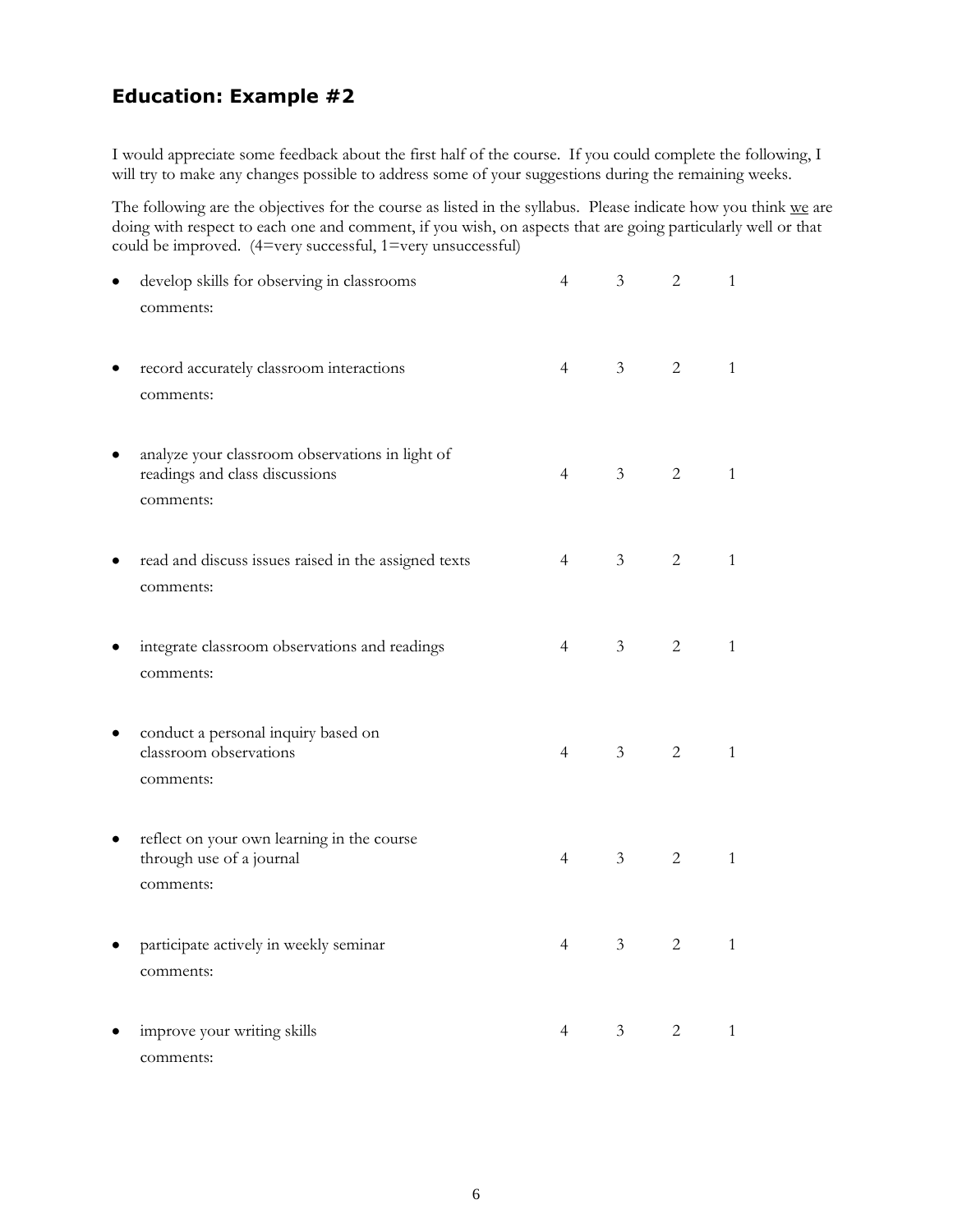1. What, if anything, do you wish we would do more of in the weekly seminar?

2. What, if anything, do you wish we would do less of in the weekly seminar?

3. What has been most useful thus far in the course?

4. What has been least useful thus far in the course?

5. How would you rate the work-load of this course.  $(high = 5, low=1)$ 

5 4 3 2 1

6. One of the objectives of a seminar is to provide opportunity for all participants to speak. Please take a look at the seminar participation descriptions that are in your syllabus. How would you assess yourself at this point in the semester,

when you are in the whole group? (circle one) outstanding good adequate non-participant unsatisfactory when you are in small groups? (circle one) outstanding good adequate non-participant unsatisfactory

If you are dissatisfied with your contribution, what could be done to help improve it?

Any additional comments, suggestions, etc.... THANKS.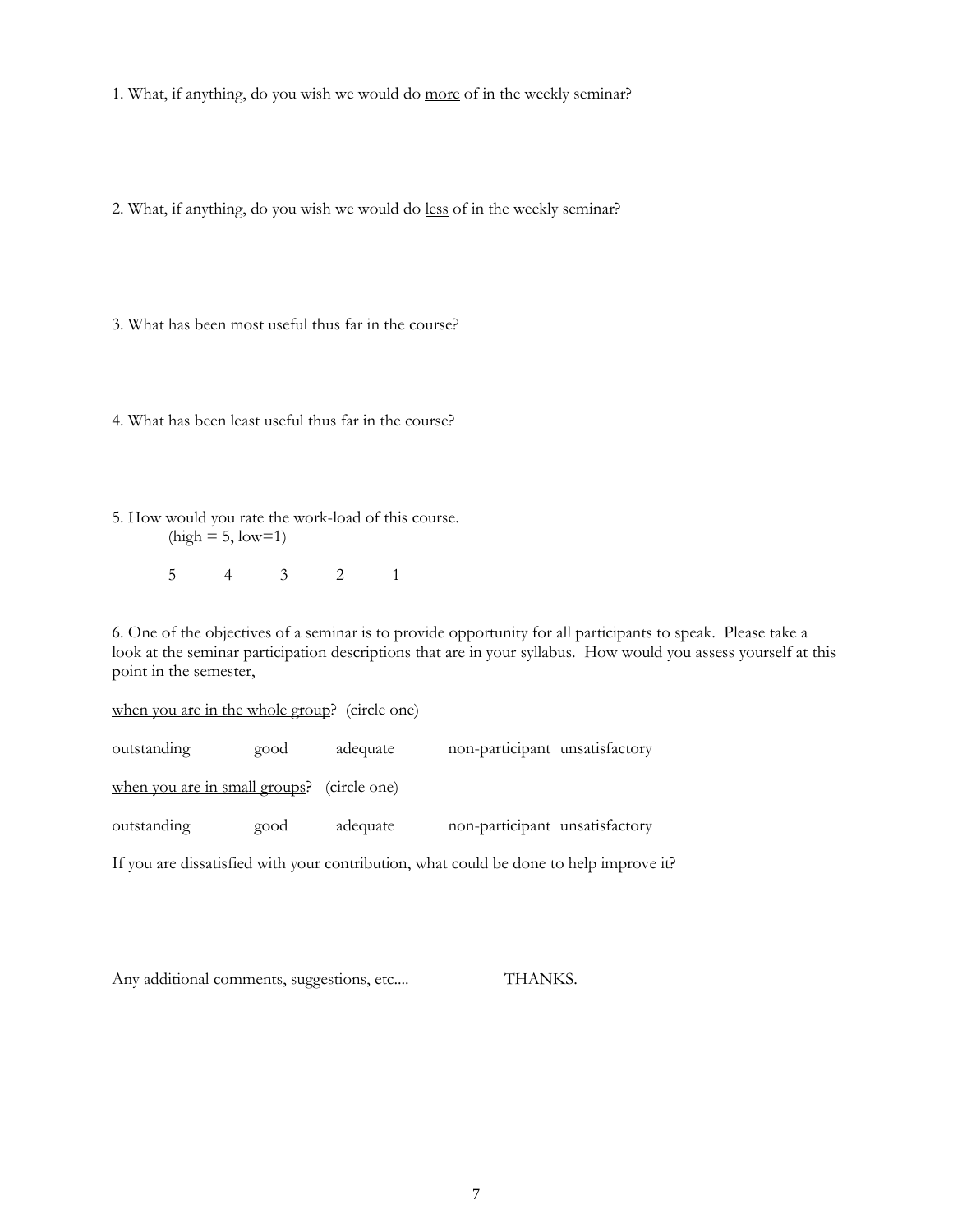

# **Italiano 100 – Mid Semester Evaluation**

At this point of the semester, we want your opinion on how the class is going and what might be improved over the rest of the term. Please take a moment to reflect on this course. we truly value your feedback!

Write a paragraph (in English) or two considering these questions. Please type (the evaluation is completely anonymous).

1) How is the class going for you?

2) How can your instructor help you to learn better?

3) Is there one concrete suggestion you would like to make about how to improve the course?

4) Please, comment briefly on your performance in the class (attendance, class participation, effort to speak and to listen to your classmates).

# **Keep in mind that it's you who make the class: a good class depends entirely on your contribution!**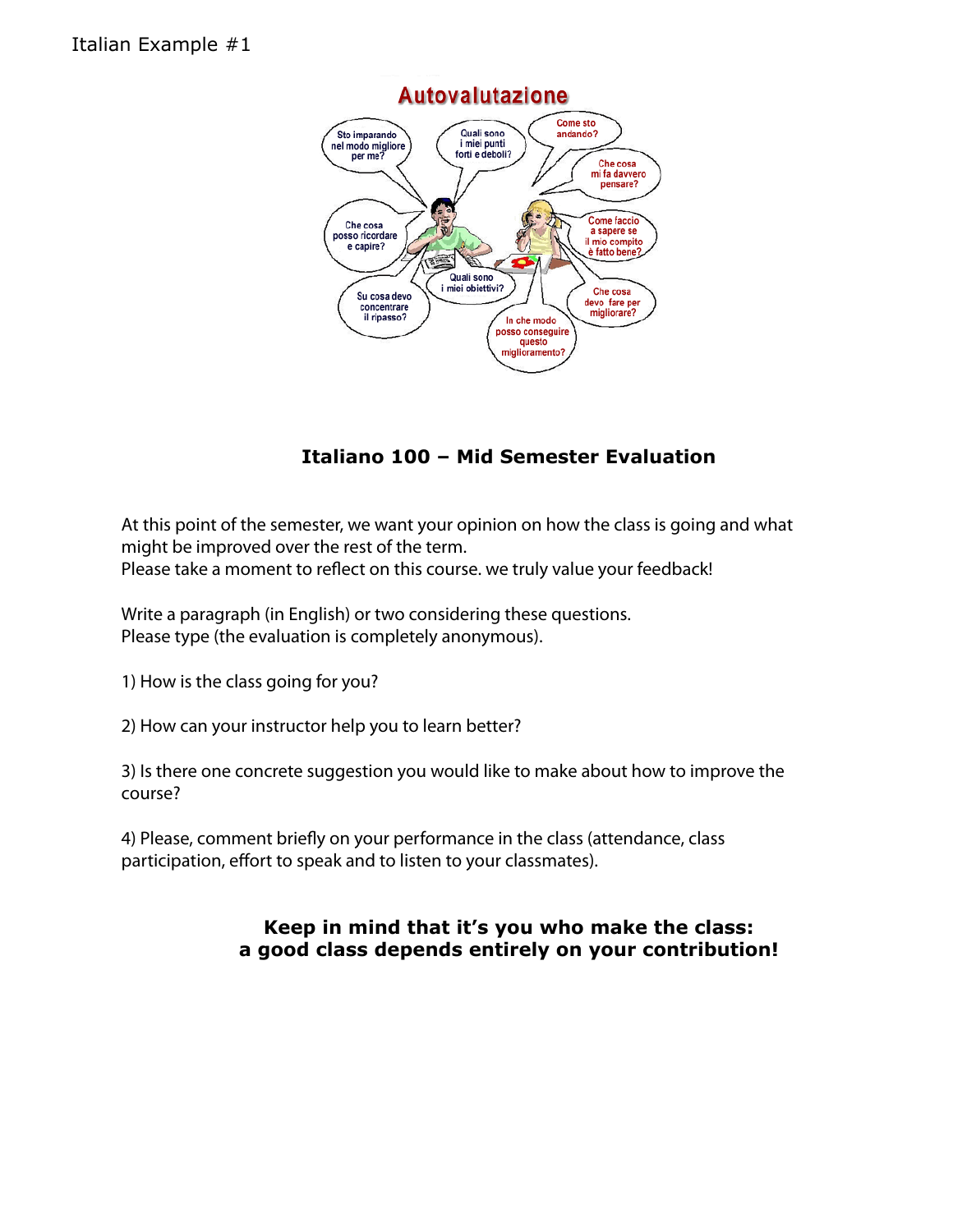# Italian Example #2



### **Mid-semester course evaluation - IT500**

In the first part of the semester you achieved a lot. *Bravi!*  In fact, you have:

-Read about, heard about, discussed and analyzed contemporary Italian culture.

-Read and discussed readings from well-known Italian writers.

-Watched and analyzed two movies.

- -Reviewed some basic and some advanced grammar points.
- -Written three long compositions and corrected your own mistakes.

At this point of the semester, I want your opinion on how the class is going and what might be improved over the rest of the term. Please take a moment to reflect on this course. I truly value your feedback!

### *Write a paragraph or two considering these questions. Please type (the evaluation is completely anonymous).*

1) How is the class going for you?

- 2) Is class material challenging, helpful, interesting? If not, why?
- 3) Is the pace of the course too fast/ too slow / just right?
- 4) How can I help you to learn better?

5) Is there one concrete suggestion you would like to make about how to improve the course?

6) Please, comment briefly on *your* performance in the class (attendance, class participation, effort to speak and to listen to your classmates' opinions, quality of time spent on the readings before coming to class).

*Keep in mind that a good class and a good class discussion depends entirely on your contribution!* 

Grazie! Cristina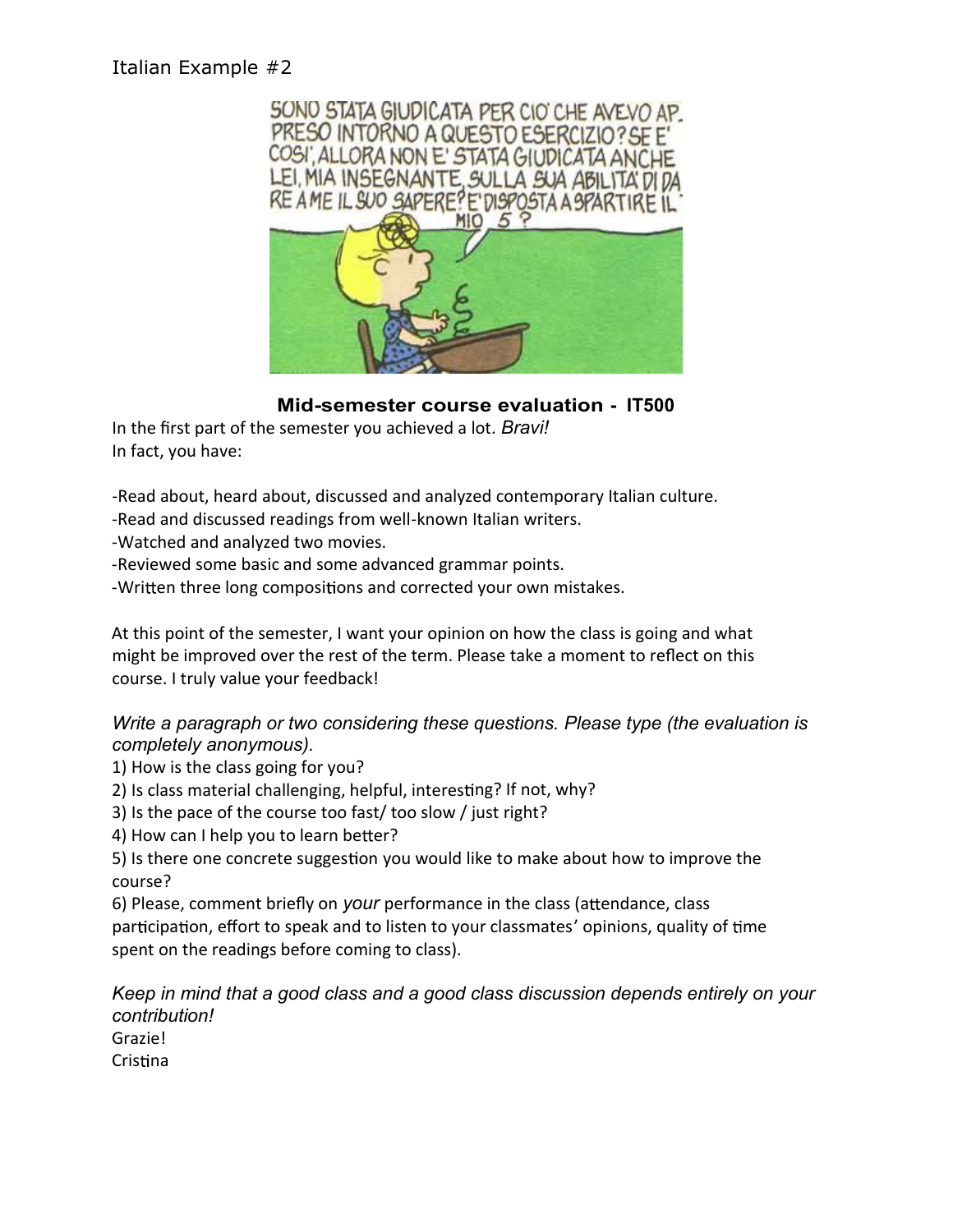1. What aspects of this class help you to learn?

2. What aspects of this class tend to hinder your learning?

3. What could you or the instructors do to improve your experience in this class?

4. If you were revising the syllabus, what are 2-3 readings you would

A. definitely keep?

B. get rid of to make room for something else?

5. Any further comments?

6. How satisfied are you with the class so far?

(lowest) 1 2 3 4 5 (highest)

7. How satisfied are you with your own performance in class so far?

(lowest) 1 2 3 4 5 (highest)